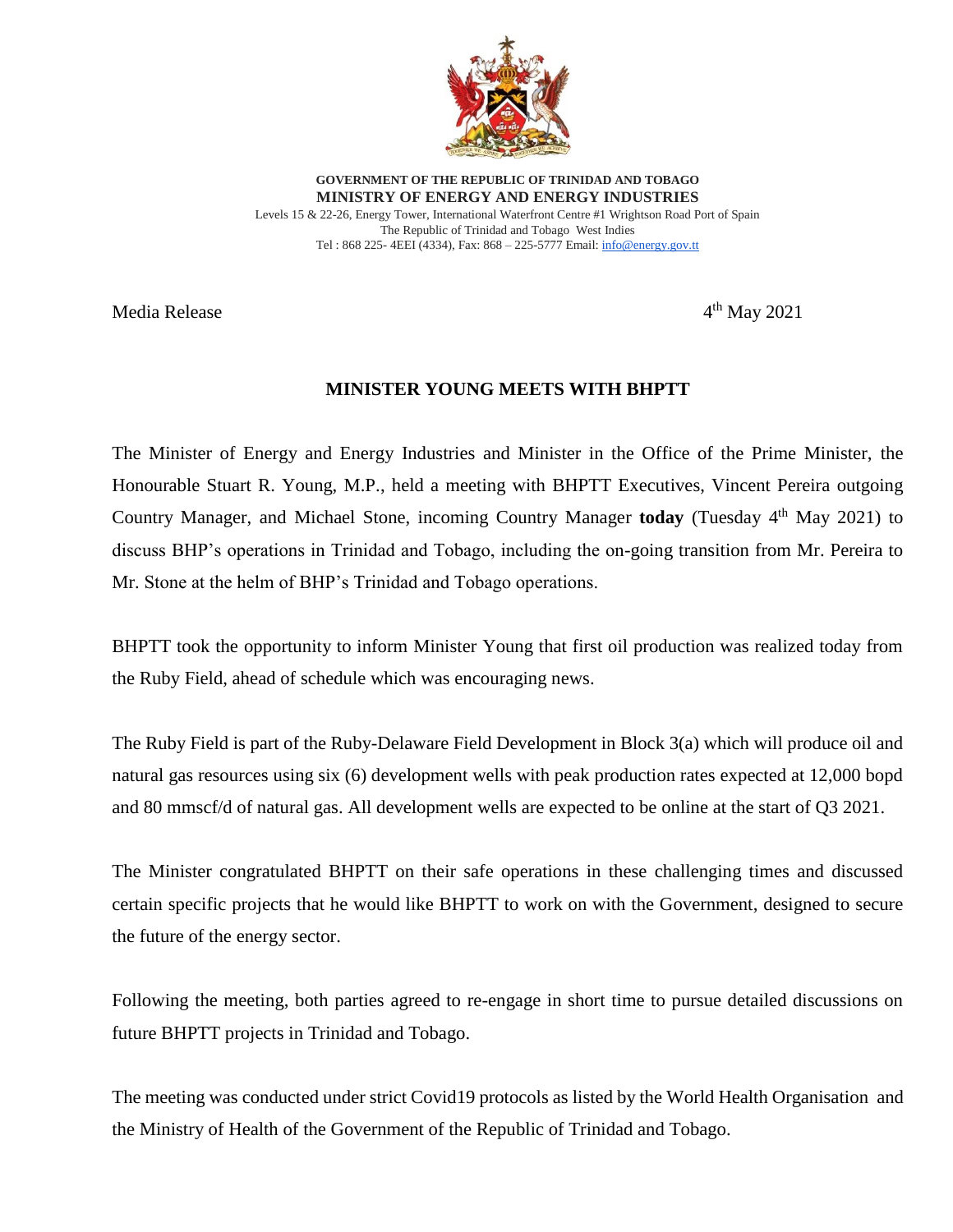For more information please contact Senior Communications Officer, Mr. Choy Felix at [cfelix@energy.gov.tt.](mailto:cfelix@energy.gov.tt)



From left to right - Vincent Pereira outgoing Country Manager BHPTT, the Honourable Stuart R. Young, M.P. Minister of Energy and Energy Industries and Minister in the Office of the Prime Minister, Michael Stone, incoming Country Manager BHPTT